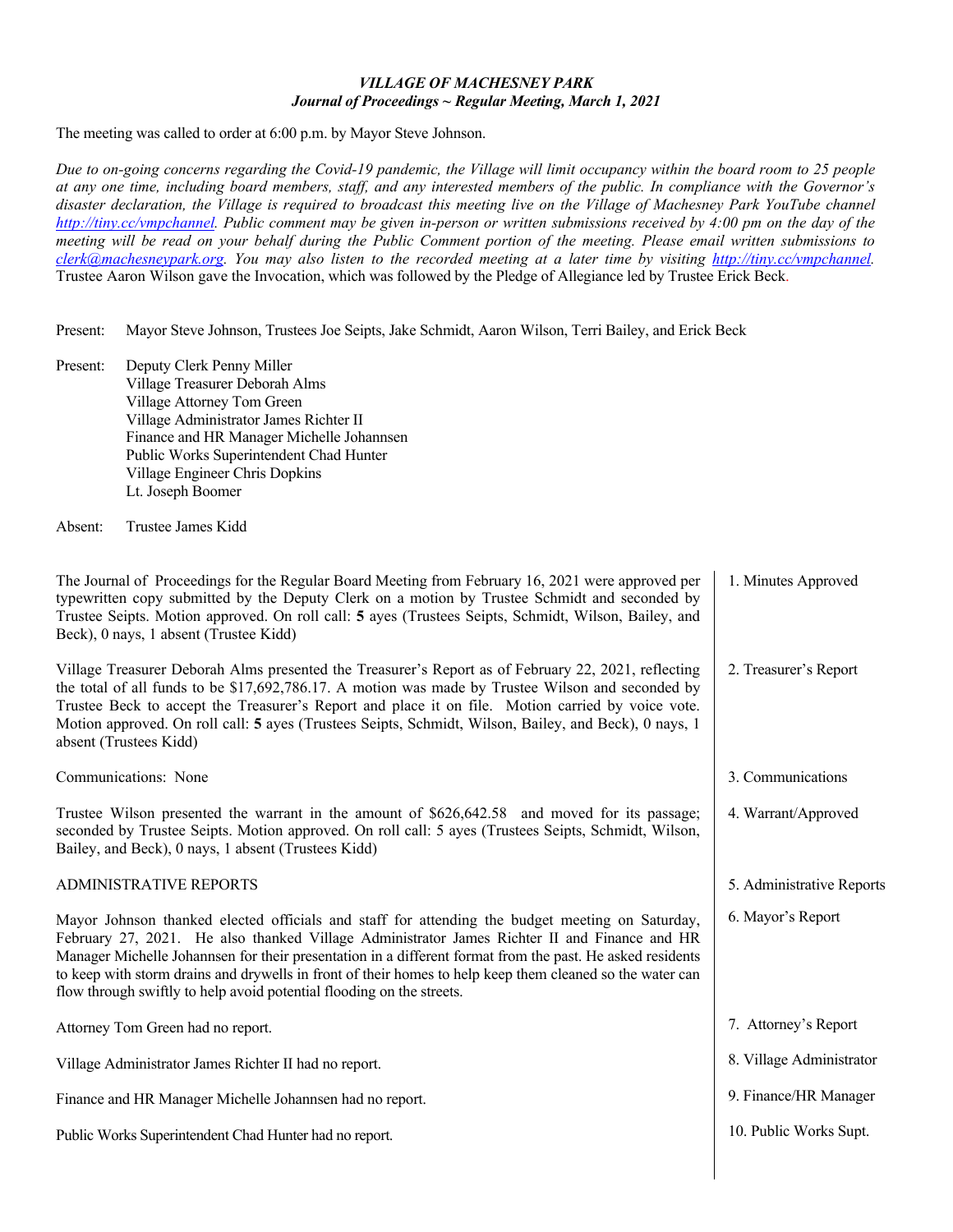| Journal of Proceedings<br>March 1, 2021<br>Page Two                                                                                                                                                                                                                                                                                                                                                                                                                                                                                                                                                                                                                                                                                                                                                                                                                                                                                                                                                                                                                                                                                          |                                                                                                                                                                                          |
|----------------------------------------------------------------------------------------------------------------------------------------------------------------------------------------------------------------------------------------------------------------------------------------------------------------------------------------------------------------------------------------------------------------------------------------------------------------------------------------------------------------------------------------------------------------------------------------------------------------------------------------------------------------------------------------------------------------------------------------------------------------------------------------------------------------------------------------------------------------------------------------------------------------------------------------------------------------------------------------------------------------------------------------------------------------------------------------------------------------------------------------------|------------------------------------------------------------------------------------------------------------------------------------------------------------------------------------------|
| Village Engineer Chris Dopkins reported that Sheridan Plumbing will be out on Alpine Road for the<br>next week and a half working to complete the field work on the storm sewer clean and televise<br>program.                                                                                                                                                                                                                                                                                                                                                                                                                                                                                                                                                                                                                                                                                                                                                                                                                                                                                                                               | 11. Village Engineer                                                                                                                                                                     |
| Public Safety Supervisor, Lt. Joseph Boomer had no report.                                                                                                                                                                                                                                                                                                                                                                                                                                                                                                                                                                                                                                                                                                                                                                                                                                                                                                                                                                                                                                                                                   | 12. Pub Safety Supervisor                                                                                                                                                                |
| COMMITTEE AND TRUSTEE REPORTS                                                                                                                                                                                                                                                                                                                                                                                                                                                                                                                                                                                                                                                                                                                                                                                                                                                                                                                                                                                                                                                                                                                | 13. Committee Reports                                                                                                                                                                    |
| District #1 Trustee Seipts, Public Improvements and Safety Chair had no report.                                                                                                                                                                                                                                                                                                                                                                                                                                                                                                                                                                                                                                                                                                                                                                                                                                                                                                                                                                                                                                                              | 14. District #1 Report                                                                                                                                                                   |
| District #2 Trustee Schmidt, Administration and Finance Vice-Chair gave an update on property at<br>$10216$ N. $2nd$ . The home was damaged in a storm this winter. The property owner has since brought it<br>into compliance by demolishing it. He thanked James Richter II, Zach Andrews, and the homeowner<br>for their work to help bring it into compliance.                                                                                                                                                                                                                                                                                                                                                                                                                                                                                                                                                                                                                                                                                                                                                                           | 15. District #2 Report                                                                                                                                                                   |
| District #3 Trustee Kidd, Public Improvements and Safety Vice-Chair left no report.                                                                                                                                                                                                                                                                                                                                                                                                                                                                                                                                                                                                                                                                                                                                                                                                                                                                                                                                                                                                                                                          | 16. District #3 Report                                                                                                                                                                   |
| District #4 Trustee Wilson, Administration and Finance Chair reported that Resolution 09-R-21 was<br>approved at the A&F meeting this evening and will go to Board on March 15, 2021 with a positive<br>recommendation.                                                                                                                                                                                                                                                                                                                                                                                                                                                                                                                                                                                                                                                                                                                                                                                                                                                                                                                      | 17. District #4 Report                                                                                                                                                                   |
| District #5 Trustee Bailey, Planning and Economic Development Chair reported that Ordinance 16-21<br>will go to Board on March 15, 2021 with a positive recommendation and Resolution 15-R-21 will go<br>with a negative recommendation.                                                                                                                                                                                                                                                                                                                                                                                                                                                                                                                                                                                                                                                                                                                                                                                                                                                                                                     | 18. District #5 Report                                                                                                                                                                   |
| District #6 Trustee Beck, Planning and Economic Development Vice-Chair had no report.                                                                                                                                                                                                                                                                                                                                                                                                                                                                                                                                                                                                                                                                                                                                                                                                                                                                                                                                                                                                                                                        | 19. District #6 Report                                                                                                                                                                   |
| CONSENT AGENDA - Mayor Johnson noted that the next item is the Consent Agenda. He asked<br>Staff to introduce all items to be considered under the Consent Agenda.                                                                                                                                                                                                                                                                                                                                                                                                                                                                                                                                                                                                                                                                                                                                                                                                                                                                                                                                                                           | 20. Consent Agenda<br>Ord 08-21/2 <sup>nd</sup> /Pass                                                                                                                                    |
| Village Administrator James Richter II, presented the items under Item X. Consent Agenda as<br>follows:<br>X. Consent Agenda*<br>Ordinance 08-21, Special Use Permit for Outdoor Storage at 1189 Anvil Drive, Final Reading<br>A.<br>Ordinance 09-21, Variance from Outdoor Storage Screening Requirements at 1189 Anvil<br><b>B.</b><br>Drive, Final Reading<br>Ordinance 10-21, Variance from Commercial Design Standards, 8010 N. 2 <sup>nd</sup> Street, Final<br>C.<br>Reading<br>Ordinance 11-21, Special Use Permit for Major Motor Vehicle Repair in CG District at 8010<br>D.<br>N. 2 <sup>nd</sup> Street, Final Reading<br>Ordinance 17-21, Ordinance Extending Conditions of a Real Estate Transaction with Freddy's,<br>Е.<br><b>First Reading</b><br>Resolution 11-R-21, Authorization to Bid Demolition of Structures in the Flood Mitigation $\&$<br>F.<br><b>Abandoned Property Programs</b><br>Resolution 12-R-21, Authorize Professional Audit Services for Fiscal Years Ending 2021,<br>G.<br>2022, & 2023 with Lauterbach & Amen, LLP<br>Resolution 13-R-21, Authorize Rock Road Change Order for Pavement Repair<br>Н. | Ord 09-21/2 <sup>nd</sup> /Pass<br>Ord 10-21/2 <sup>nd</sup> /Pass<br>Ord 11-21/2 <sup>ndt</sup> /Pass<br>Ord 17-21/1st/Pass<br>Res 11-R-21/Pass<br>Res 12-R-21/Pass<br>Res 13-R-21/Pass |
| Mayor Johnson asked if there were any items to be removed from the Consent Agenda to be considered<br>separately. There were none. The Consent Agenda was accepted as presented.                                                                                                                                                                                                                                                                                                                                                                                                                                                                                                                                                                                                                                                                                                                                                                                                                                                                                                                                                             |                                                                                                                                                                                          |
| Mayor Johnson called for a motion to approve all items under the Consent Agenda. The motion was<br>made by Trustee Bailey and seconded by Trustee Wilson. Motion approved. On roll call: 6 ayes<br>(Trustees Seipts, Schmidt, Wilson, Bailey, Beck, and Mayor Johnson), 0 nays, 1 absent (Trustee Kidd)                                                                                                                                                                                                                                                                                                                                                                                                                                                                                                                                                                                                                                                                                                                                                                                                                                      |                                                                                                                                                                                          |